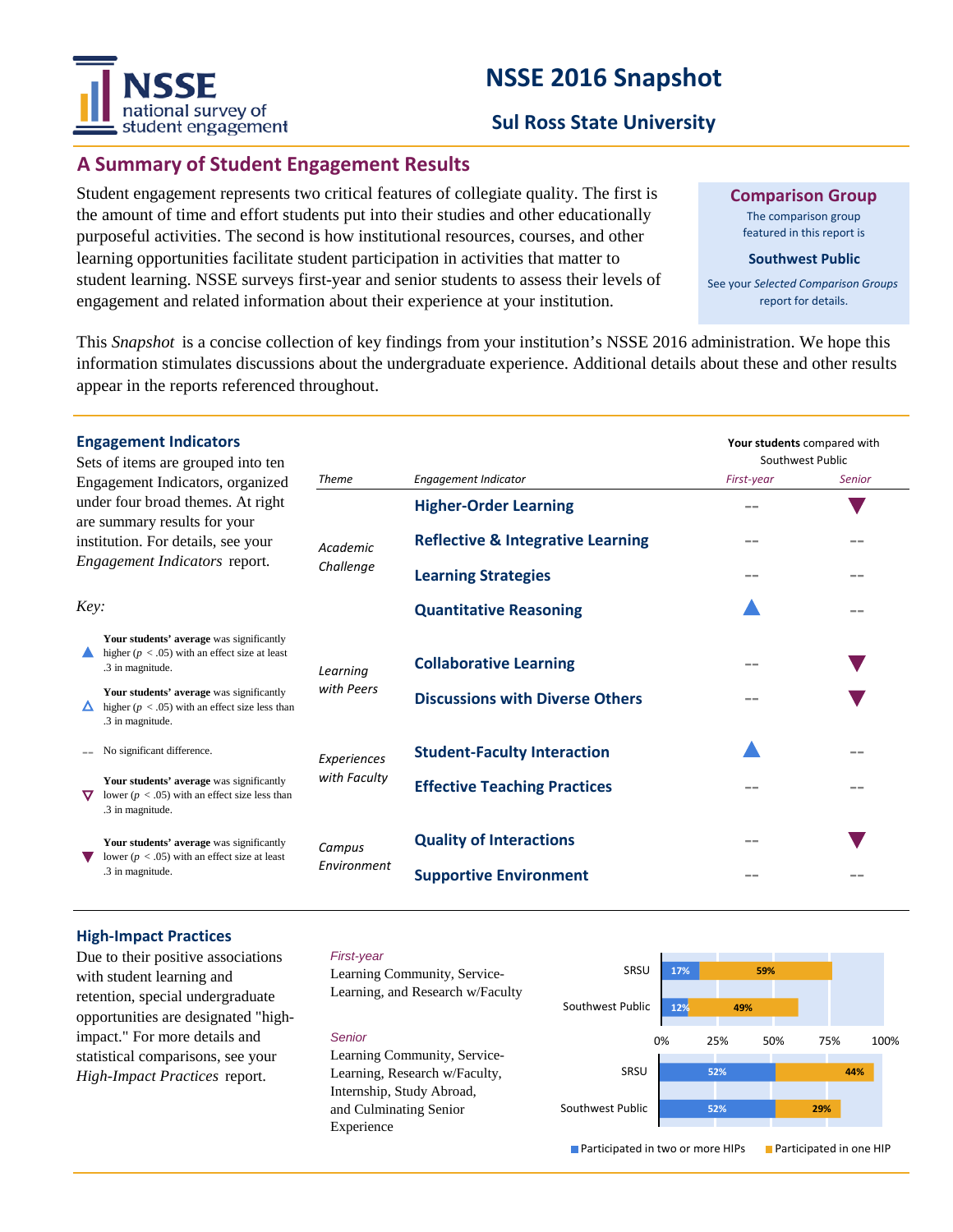

# **NSSE 2016 Snapshot**

# **Sul Ross State University**

## **Academic Challenge: Additional Results**

The Academic Challenge theme contains four Engagement Indicators as well as several important individual items. The results presented here provide an overview of these individual items. For more information about the Academic Challenge theme, see your *Engagement Indicators* report. To further explore individual item results, see your *Frequencies and Statistical Comparisons,* the *Major Field Report,* the *Online Institutional Report,* or the Report Builder—Institution Version.



#### **Reading and Writing**

These figures summarize the number of hours your students spent reading for their courses and the average number of pages of assigned writing compared to students in your comparison group. Each is an estimate calculated from two or more separate survey questions.



## **Challenging Students to Do Their Best Work <b>Academic Emphasis**

To what extent did students' courses challenge them to do their best work? Response options ranged from  $1 =$  "Not at all" to  $7 =$  "Very much."



How much did students say their institution emphasizes spending significant time studying and on academic work? Response options included "Very much," "Quite a bit," "Some," and "Very little."

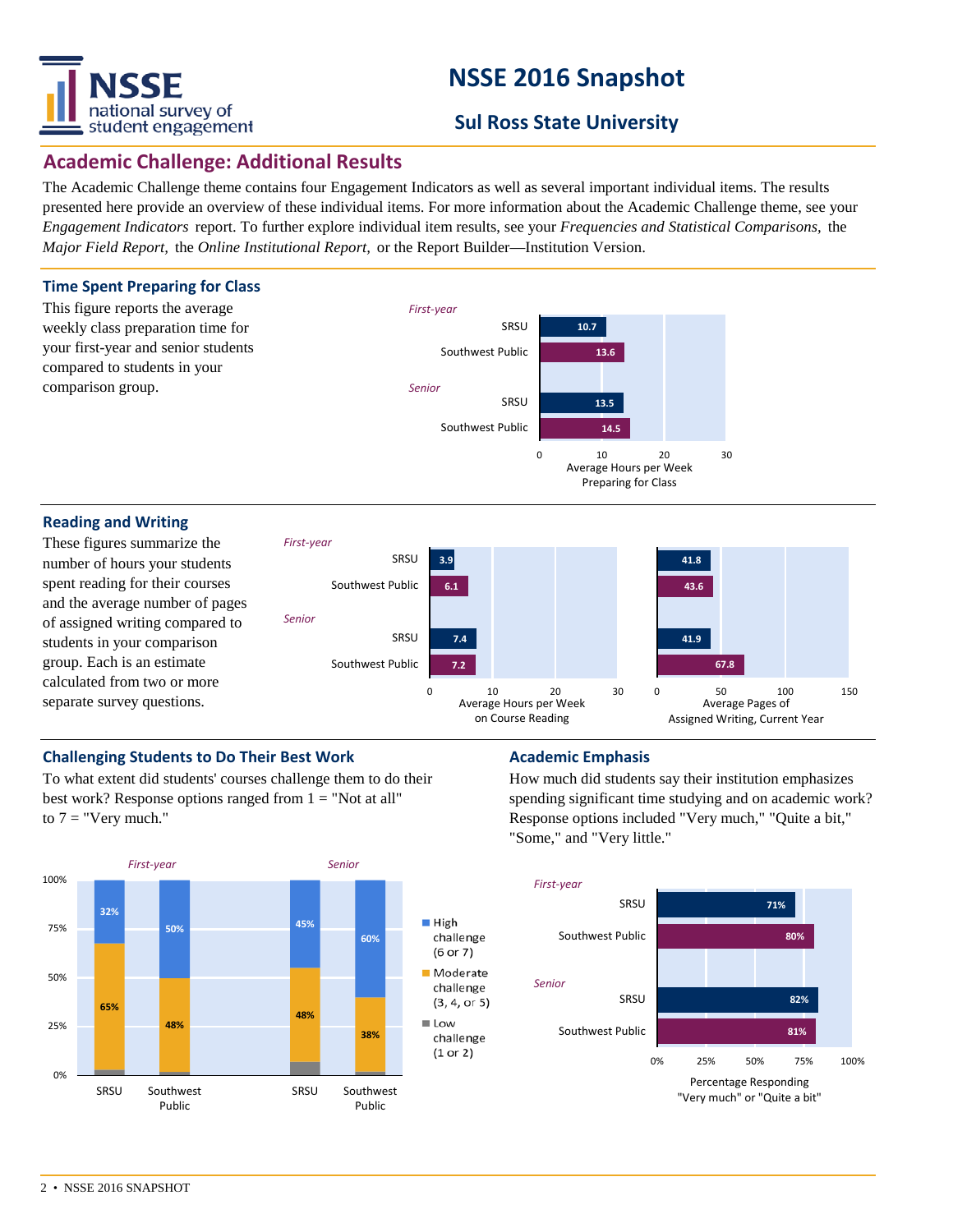# national survey of student engagement

# **NSSE 2016 Snapshot**

# **Sul Ross State University**

Item #

## **Item Comparisons**

By examining individual NSSE questions, you can better understand what contributes to your institution's performance on the Engagement Indicators. This section displays the five questions<sup>a</sup> on which your first-year and senior students scored the highest and the five questions on which they scored the lowest, relative to students in your comparison group. Parenthetical notes indicate whether an item belongs to a specific Engagement Indicator or is a High-Impact Practice. While these questions represent the largest differences (in percentage points), they may not be the most important to your institutional mission or current program or policy goals. For additional results, see your *Frequencies and Statistical Comparisons* report.

### **First-year**

### **Highest Performing Relative to Southwest Public**

Used numerical information to examine a real-world problem or issue  $(\cdot \cdot \cdot)^b$  (QR) Discussed your academic performance with a faculty member<sup>b</sup> (SF) Talked about career plans with a faculty member $^{\rm b}$  (SF) Institution emphasis on helping you manage your non-academic responsibilities (...) $^{\circ}$  (SE) Reached conclusions based on your own analysis of numerical information  $\left( ...\right) ^{\mathsf{b}}$  (QR) **Lowest Performing Relative to Southwest Public** Institution emphasis on studying and academic work<sup>6</sup>

Discussions with... People with religious beliefs other than your own<sup>b</sup> (DD) Spent more than 10 hours per week on assigned reading Spent more than 15 hours per week preparing for class Extent to which courses challenged you to do your best work<sup>d</sup>



Percentage Point Difference with Southwest Public



## **Highest Performing Relative to Southwest Public**

| About how many courses have included a community-based project (service-learning)? (HIP)             |  |  |  |  |
|------------------------------------------------------------------------------------------------------|--|--|--|--|
| Discussed your academic performance with a faculty member <sup>b</sup> (SF)                          |  |  |  |  |
| Talked about career plans with a faculty member <sup>b</sup> (SF)                                    |  |  |  |  |
| Tried to better understand someone else's views by imagininghis or her perspective <sup>b</sup> (RI) |  |  |  |  |
| Connected your learning to societal problems or issues <sup>b</sup> (RI)                             |  |  |  |  |
| <b>Lowest Performing Relative to Southwest Public</b>                                                |  |  |  |  |
|                                                                                                      |  |  |  |  |

Analyzing an idea, experience, or line of reasoning in depth by examining its parts<sup>c</sup> (HO) Worked with other students on course projects or assignments $^{\rm b}$  (CL) Discussions with... People from an economic background other than your own<sup>b</sup> (DD) Quality of interactions with student services staff (...)<sup>d</sup> (QI) Quality of interactions with students<sup>d</sup> (QI)

#### **-21 -21 -23 -25 -29**  $4c$ 1h. 8b. 13d. 13a. **+16 +14 +9 +8 +8** -40 -30 -20 -10 0 10 20 30 40 12. 3d. 3a.  $2e$ 2b.

#### Percentage Point Difference with Southwest Public

a. The displays on this page draw from the items that make up the ten Engagement Indicators (EIs), six High-Impact Practices (HIPs), and the additional academic challenge items reported on page 2. Key to abbreviations for EI items: HO = Higher-Order Learning, RI = Reflective & Integrative Learning, LS = Learning Strategies, QR = Quantitative Reasoning, CL = Collaborative Learning, DD = Discussions with Diverse Others, SF = Student-Faculty Interaction, ET = Effective Teaching Practices, QI = Quality of Interactions, SE = Supportive Environment. HIP items are also indicated. Item numbering corresponds to the survey facsimile included in your *Institutional Report* and available on the NSSE website.

b. Combination of students responding "Very often" or "Often." c. Combination of students responding "Very much" or "Quite a bit."

d. Rated at least 6 on a 7-point scale.

e. Percentage reporting at least "Some.

f. Estimate based on the reported amount of course preparation time spent on assigned reading.

g. Estimate based on number of assigned writing tasks of various lengths.